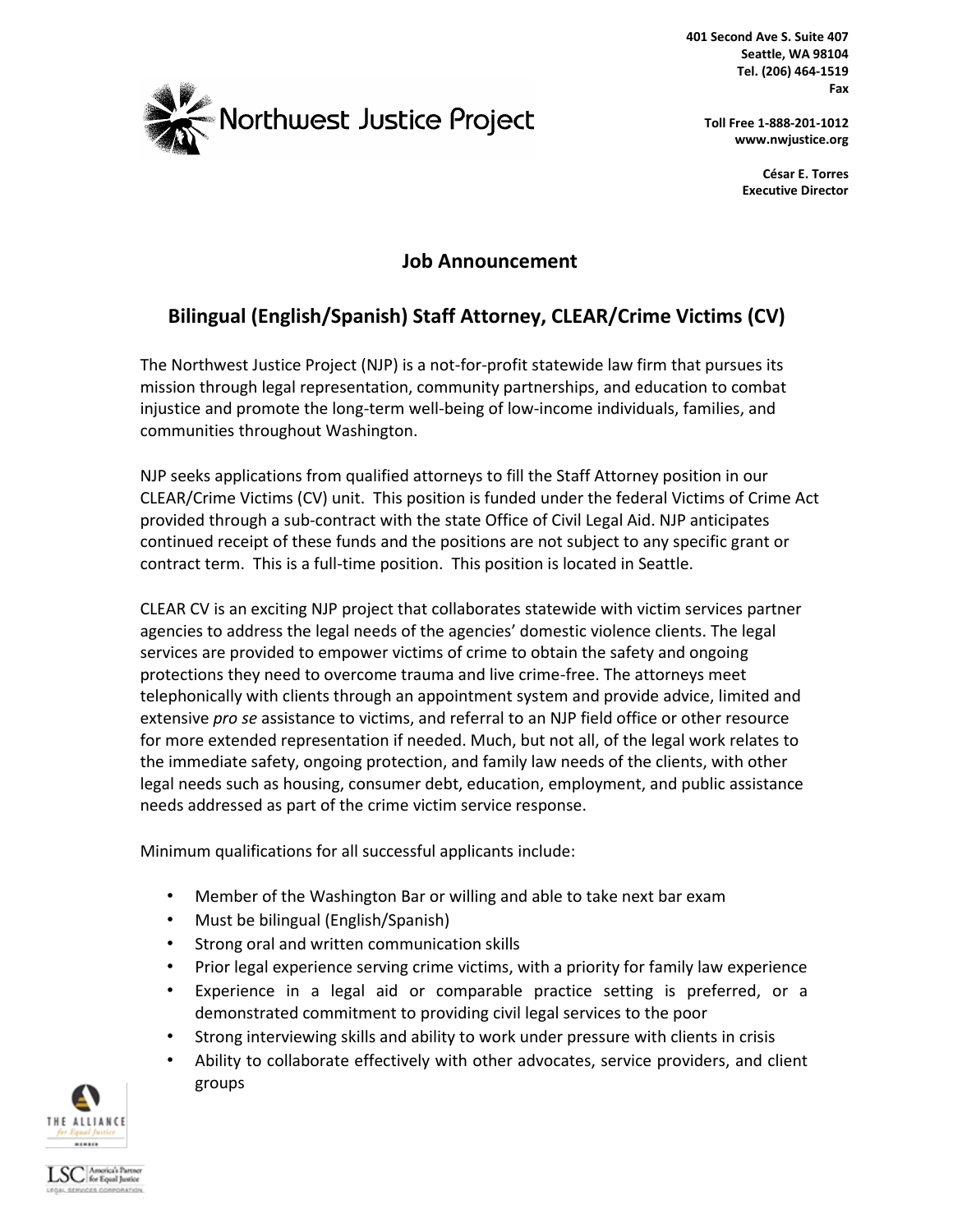Staff Attorney, CLEAR/Crime Victims (CV) November 2019 Page 2

- Attention to detail and willingness to develop and maintain systems to facilitate grant reporting and compliance requirements
- Cultural competency, especially with immigrants, crime victims, people with disabilities, limited English proficient persons, and seniors
- Experience working with low-income and/or immigrant populations is highly preferred
- Direct experience working with crime victims is a plus
- Technologically independent: possess dependable computer skills in word processing and the ability and interest to learn new software applications necessary for the efficient administration of the project
- Typing skills sufficient to contemporaneously document client interviews
- Proficiency in a language prevalent in our client communities is preferred

### **SUMMARY OF DUTIES:**

- Conduct telephone based client interviews. Provide advice and, as appropriate, brief service, which may range from oral or written advice, to negotiating a resolution on the client's behalf;
- Use a computerized system for contemporaneous recording of client information and case notes, conflict checking, case management, and determining appropriate referrals;
- Maintain familiarity with areas of civil law affecting the low income population of Washington;
- Engage with partners in the legal services delivery system;
- Develop self-help and legal education materials for the client community;
- Communicate about any matters relating to program integrity and the equal justice needs of the client community including program priorities and delivery system concerns;
- Occasional travel to conduct outreach may be required

NJP has an organizational commitment to fight racism and to incorporate equity and inclusion in both the work we do and work environment we create. All staff are expected to uphold this commitment and approach their role with a desire to learn and grow in this area.

### **COMPENSATION:**

Starting salary is based upon years of experience, with an annual salary range starting at \$61,933 to \$115,754. We offer a comprehensive benefits package, which includes 100% paid employee health premiums and significant premium shares for family health premiums, as well as generous time off.

**Hours of work:** NJP's typical client office hours are 9:00 – 5:00, Monday through Friday. Attorney positions are exempt and those in the position are expected to work the hours needed to meet the professional responsibilities.